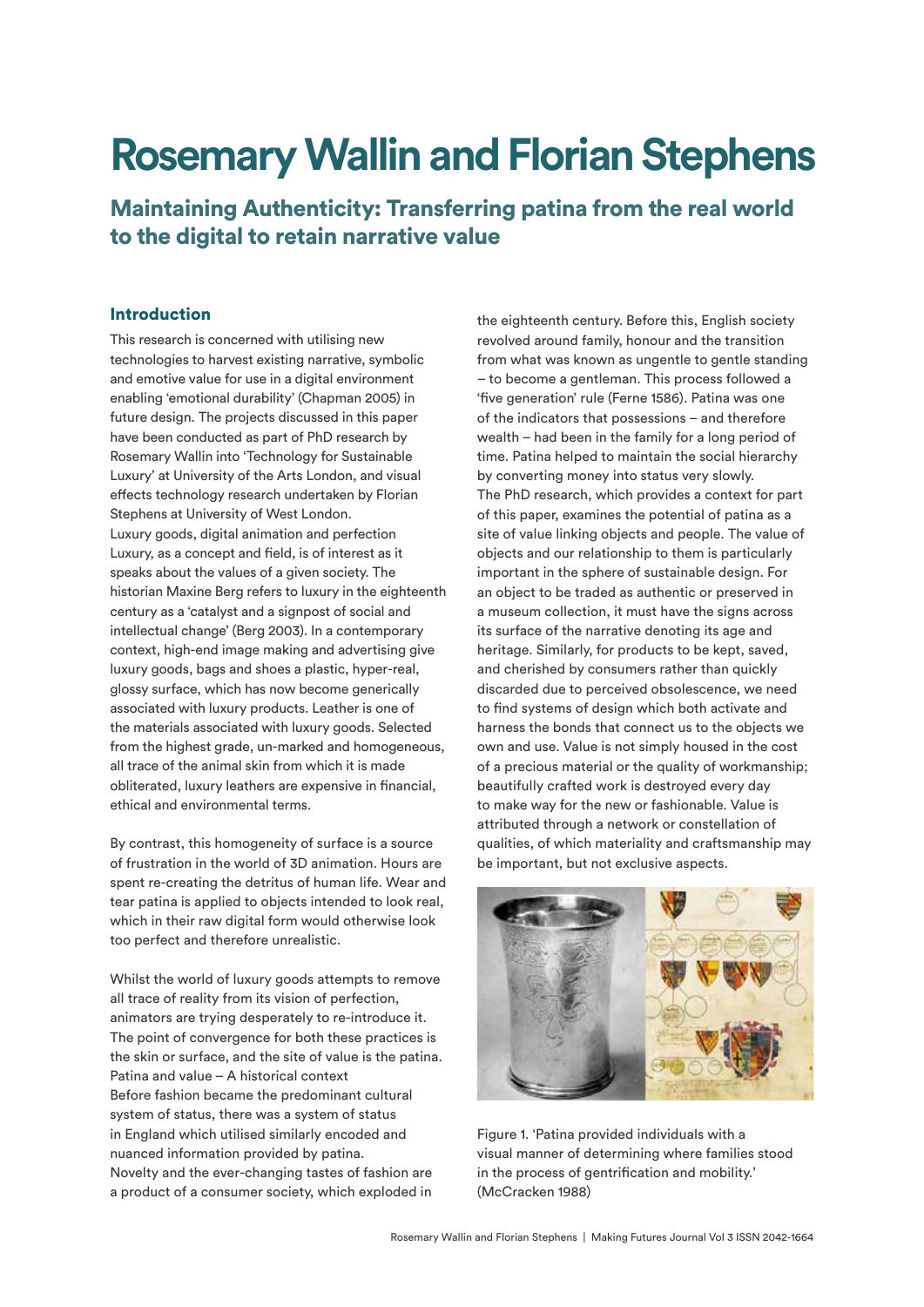The historic emphasis on slowness and intergenerational ownership is in many ways echoed in the move towards sustainable design thinking. Perhaps the notion of patina deserves re-examination in this new light.

Could patina help to preserve an emotional bond, and if so, how could patina be utilised in a sustainable design process today?

# Patina in 3D animation

In the technology and design of animation, sustainable principles are less relevant. However, patina is also a tool for evoking emotive and narrative quality. Patina is a physical quality of material culture that is used to establish authenticity. What is patina in a digital context? In the field of Computer Generated Imagery (CGI) the author Bill Fleming (1999) states that the following qualities should be considered to represent patina:

- Clutter and chaos
- Personality and expectations
- **Believability**
- Surface texture
- Flaws, scratches and dings
- Dirt, dust and rust

Digital artifacts are by their nature sharp, clean, crisp and do not age in the same way as physical products. In their purest construct, they lack any kind of patina, texture or surface quality. An analogy can be made with the advent of digital photography in the later part of the twentieth century. According to Christopher Nolan, for all its promise, digital flmmaking appeared soulless (Kenneally 2012) and is too squeaky clean. Digital images lack the warmth of analogue, or the '"flm look" itself, soft grainy, somewhat blurry appearance of a photographic image which is so different from the harsh and flat image of a video camera or the too clean perfect image of computer graphics' (Manovich 2002).

The noise and grain of analogue might be seen as a form of patina on the flm negative, and therefore something digital images lack. Indeed, if true digital patina exists (as an inherent property in a digital context, in the same way continuous tone is an inherent quality of film), it might be seen to be the result of some image degradation, such as jpeg compression. Therefore digital patina, showing the

status or property of the surface or form, must be applied, and this can be seen in the popularity of 'apps' such as Instagram, which apply a retro looking filter to the image to recreate an analogue aesthetic.

Virtual patina has played a vital role in producing convincing CGI for all aspects of 3D modelling and scene generation. Early in the evolution of 3D animation, it was clear that to increase surface detail more polygon data was required, but this needed additional computing power. Later bitmap images were 'mapped' to 3D objects in the form of textures with other material qualities, such as glossiness or reflectivity. Reality recreation became a secondary but parallel craft, as once a scene was modelled it needed to be dressed with textures such as dirt, dust and rust via 'photorealistic surfacing techniques' as there are 'very few clean surfaces in reality' (Flemming 1999).

# **Authenticity**

The *Oxford English Dictionary* in part defnes the word authentic as:

- Of undisputed origin and not a copy; genuine
- Made or done in the traditional or original way, or in a way that faithfully resembles an original
- Based on facts; accurate or reliable

Authenticity is a term used widely in the field of luxury, craft and making. It has become part of the mythology surrounding notions of heritage, tradition and tacit skill. At what stage, though, does a process or a way of working become a tradition? At some point most processes used in the making of an object were new. All craftspeople evolve their skills and tools to suit their individual style of working, and most will incorporate new elements when appropriate without concern that they are losing the authenticity or integrity of the piece they are making.

Computer-aided design (CAD) and manufacture (CAM), and 3D printing, being a relatively new technology, can suffer from a perceived inauthenticity. Comparing a piece of rapid prototyping to a hand-crafted wooden object does not appear to be comparing like with like, no matter how long the CAD model took to draw and render. The material quality of the objects produced may seem low grade, in some cases, when compared to a sophisticated handcrafted object. The democratising element has also been widely publicised. With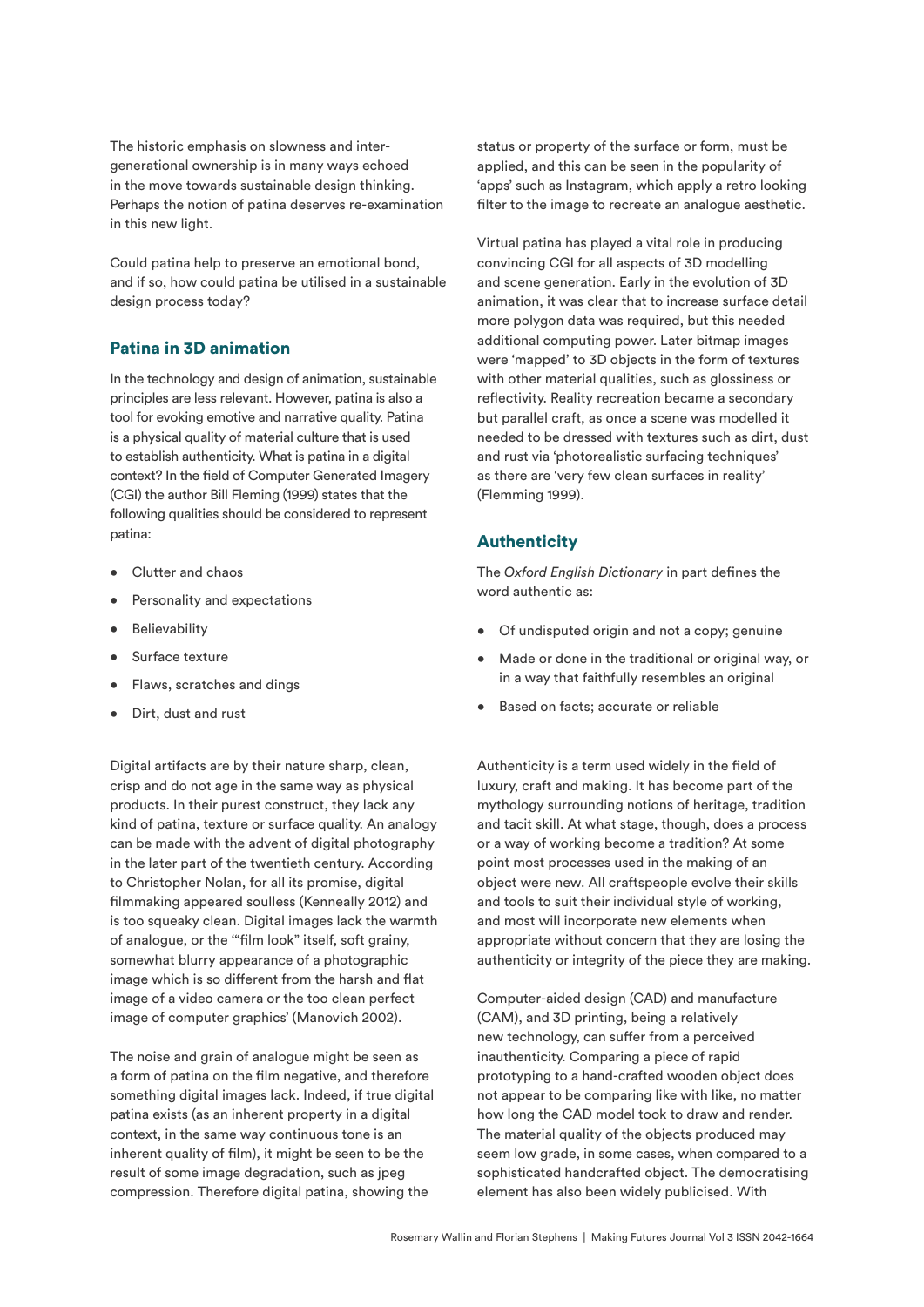a maker-bot machine now retailing at less than the price of the latest laptop, the possibilities for everyone to 3D print their own designs appear to be endless. However, the sites where enthusiasts can upload their creations display unappealing pieces of jewellery and trivia. Such sites and communities have a clear focus on the process of 3D printing, where the end product seems of lesser importance than the process itself. The resulting plastic objects often lack the appeal and commitment of something well crafted and made by hand.

As part of her MPhil at the RCA in 1998, Wallin utilised CAD and rapid prototyping technology to re-design an archetypal product along closed loop principles. Stereo-lithography models were produced which then needed to be finished with car filler and sanded by hand to remove the traces of the support structures around the forms. The additional handskills of model making were necessary to achieve a high level of surface fnish. Rapid Prototyping sector has evolved since then into Additive Manufacturing, with the machines now using complex materials to a far higher quality, but the hand finishing of surfaces is still required today.

In the last decade, specialists have begun to use both hardware and software with more subtlety and nuance, to efectively 'craft' using the technology. In 2010 the Crafts Council held an exhibition called 'LAB Craft: Digital Adventures in Contemporary Craft' which looked at the idea of a new craftsperson fully engaging with the opportunities of digital technology to 'move beyond the limitations of the hand' (Crafts Council 2010). (CraftsCouncil, 2010) (CraftsCouncil, 2010) Makers such as Nina Tolstrup, Drummond Masterton and Tavs Jorgensen showed work which demonstrated a way of using new technology with a craft maker's sensibility.

The V&A and the Crafts Council followed with 'The Power of Making' in 2011 which, although not directly concerned with technology, did show new and traditional technologies given equal footing in a bid to problem-solve using the categories of adding, subtracting and transforming.

Research clusters such as Autonomatic at University College Falmouth continue to push the boundaries of what crafting digital technology could mean, including research into how to overcome, subvert and individuate the standardising process that CAD software necessarily operates, and develop human centred interfaces for 3D design tools.

Screen based design, 3D modelling and animation has also evolved in recent years. Digital animation has grown from a relatively niche market to largescale productions – such as Pixar's *Toy Story* movies. Similarly, computer games now feel more like flms, in terms of their use of cinematography, narrative structure and a 'flmic' quality. The level of detail and commitment 'digital craftspeople' apply to virtual creation is equivalent to craft in the physical world. At the time of writing the ffth instalment of Rockstar Games' *Grand Theft Auto* video game series has been released to much critical acclaim. Despite controversy about its content (violence, etc.), the game is genuinely beautiful and exquisitely detailed (Rose 2013)(Rose, 2013)(Rose, 2013). From the dazzling sunsets to the level of detail and patina in the sidewalks, digital 'patina' has been crafted to photographic level. The accepted process – or workflow – in this field is to 'build from scratch' or replicate the physical, but the question remains if this is in fact the only way to evoke an authentic experience.





Figure 2. *Grand Theft Auto 5* – Rock Star Games

If an object or a space can be authentic by faithfully resembling an original, this paper looks at two sets of three experiments to replicate and utilise an original object or space as a starting point for design.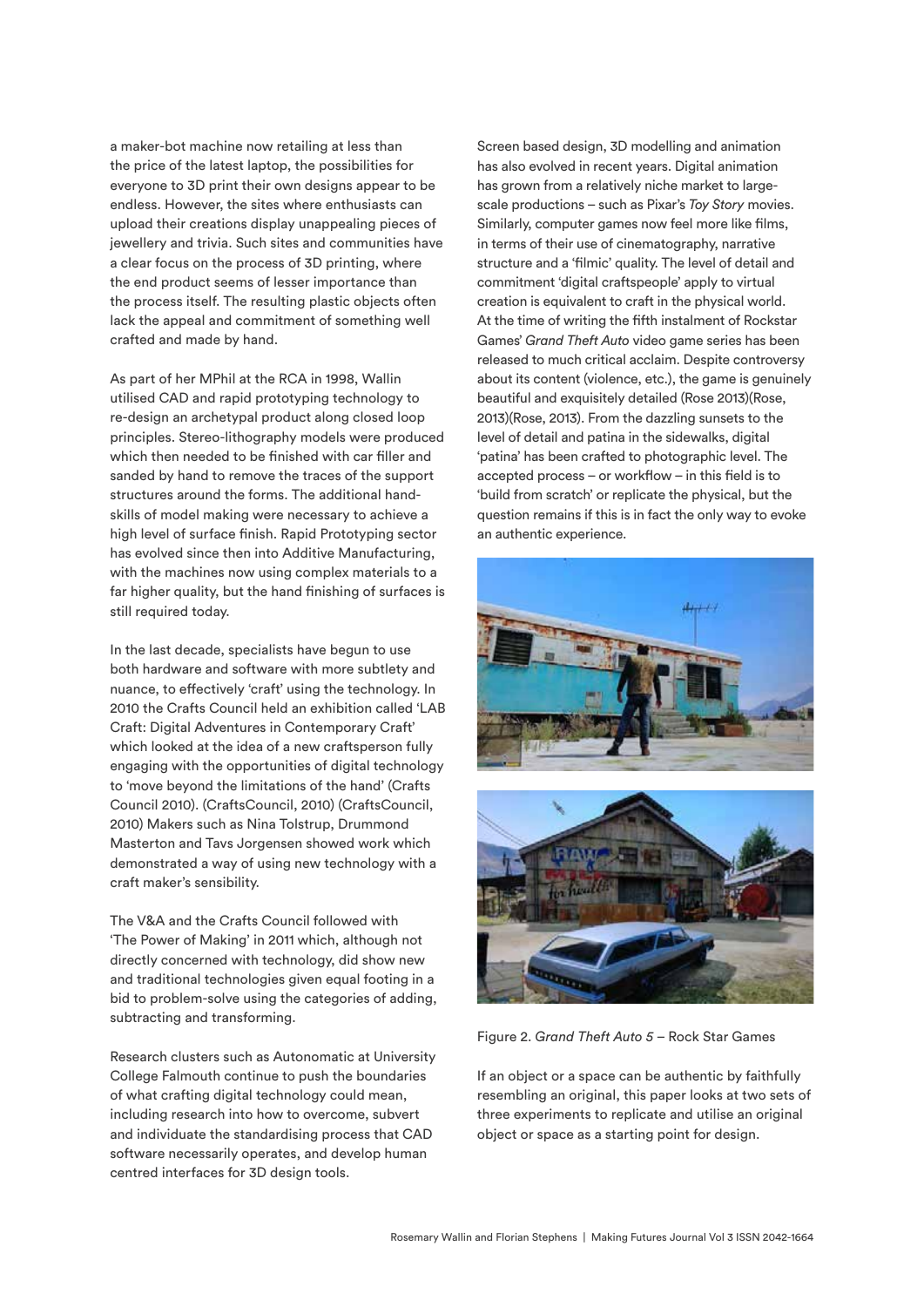# Sustainability and emotional durability

… design, in any guise, sustainable or otherwise, is instead the root of the environmental crisis, and that only when the scope of design's complicity is understood, can anything like 'sustainable' human environments be conceived. (Hill 2008)

This was the controversial statement at the beginning of Glen Hill's 2008 book *Design, Heidegger, and the Earth*. The role of the designer has never been under such attack. If Victor Papanek, the grandfather of sustainable design principles, was not exactly complimentary in 1971, he instead opted for a call to arms to designers to become real world problemsolvers rather than merely stylists. Hill (2008) takes the argument further, making designers fully responsible by describing design as the 'engine of consumption'. (Hill, 2008)

Sustainable design principles are no longer new, with architects, vehicle and product designers all being forced to adapt, as corporate social responsibility (CSR) policy becomes the norm for every large corporation. However, sustainable design principles deal with how we consume products now, and can fail to radically re-imagine the relationships between designer, producer, consumer and waste beyond the now well established principle of closed-loop manufacture and recycling.

In 2005 Jonathan Chapman used the phrase 'emotional durability' to describe a new way of designing products that would enable consumers to feel more attached to the things they buy, reduce the consumption cycle and avert an imminent environmental crisis. He talked about the need to design 'cherishability' into products, and outlined proposed strategies for allowing 'the relationship between subject and object to become evolutionary' (Chapman 2005). (Chapman, 2005) (Chapman, 2005) Designers, he said, have a responsibility to produce goods which will not be quickly discarded but will evolve and change with the user without impacting further on precious finite resources.

A deeper analysis of our emotional attachment to objects could reveal some starting points for further design experimentation, to move beyond sustainable design principles into proposals for radical sustainable design strategy

# Harvesting value – Skinning, casting and transforming

To create a pelt is to take the skin of an animal, with all that is attached to it in terms of hair, wool or fur. The origin of the word 'pelt' is from the old French word *pel* or skin and the Latin *pellis*. The skin houses both information and value. An animal pelt can be used to make a fur coat, for example, whilst the skin, once stripped of hair, wool or fur, can be used as leather, in products as diverse as shoes, bags and car interiors. Furs and skins are used widely in the luxury industry due to their literal expense and semantic value as a signifer of wealth. Some designers such as Stella McCartney or Beyond Skin refuse to use leather in their collections, believing that man-made materials will provide a more sustainable product. However, the processes involved in making many faux-leather materials can, in fact, be even more damaging to the environment than ethically produced leather, so the issue is complex.



Figure 3. Martin Margiela, *Maison*

Designer Martin Margiela has played with the concepts of skins, patina, trompe-l'oeil and recycling in his deconstructivist approach to clothing collections. He might print one type of garment onto another or one material onto another as well as refashioning discarded items into new configurations, subverting their original use into another. He deliberately plays with the meaning of old and new, and directly manipulates fashion's self-referential habit of copying and re-interpreting ideas. In designing the interior of the Maison Champs Elysees Hotel, ornate antique doors were screen-printed onto new ones, and a modern interior was decorated with the greyscale-fattened outlines of the past.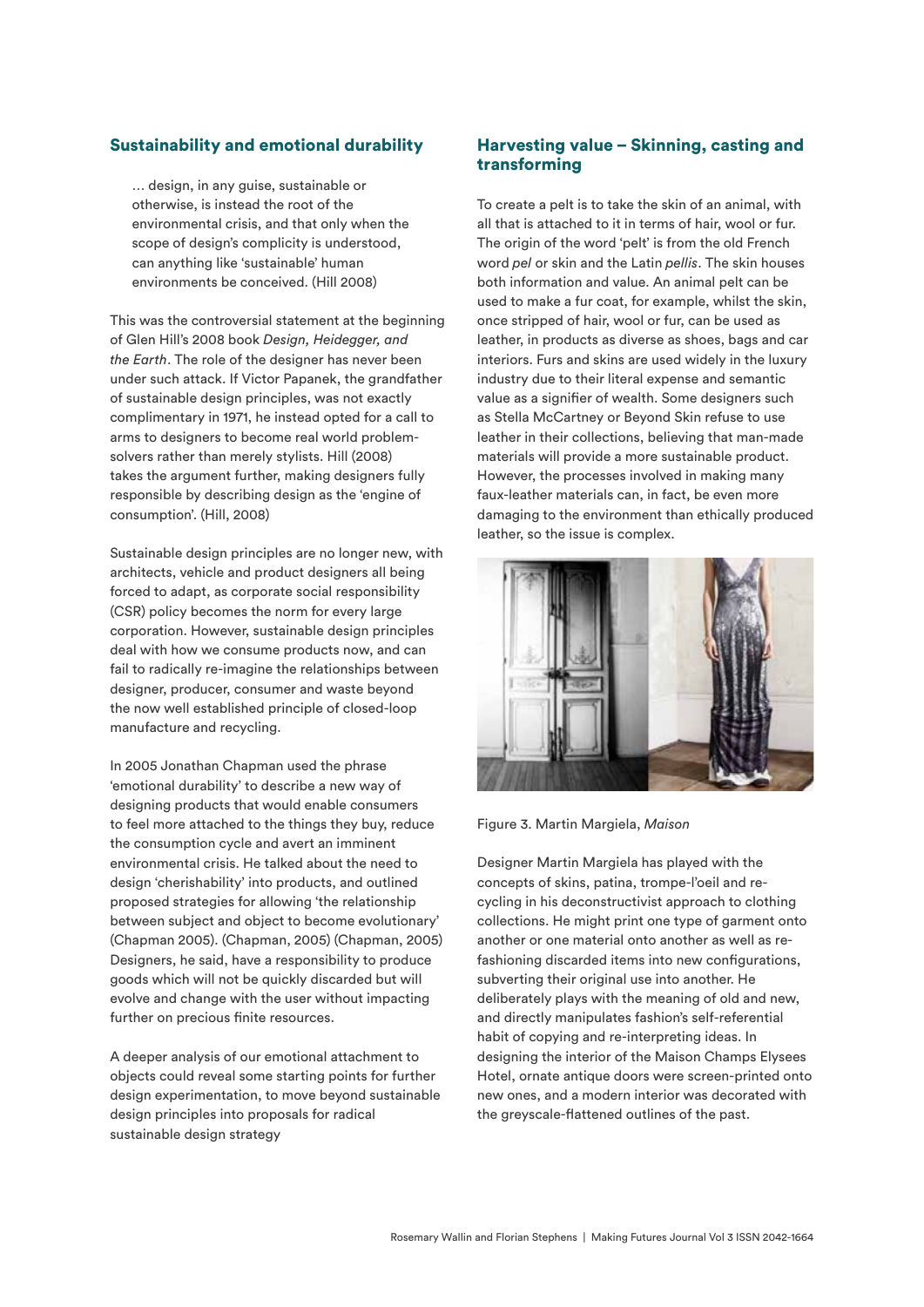

Figure 4. Rachel Whiteread, *House* 1993

What is left behind, the remainder and human traces, are regularly seen in fne art. In 1991 Gabriel Orozco measured his weight in black plasticine and rolled the resulting large ball in the streets to take the imprint of the surfaces it rolled across. The piece was called *Yielding Stone* and created a literal and metaphorical bridge, imprinting the space between the artist and the world he inhabits.

Rachel Whiteread's controversial 1993 sculpture, *House*, was a cast of the inside of a Victorian terraced house in East London. By casting the interior, Whiteread collected the human traces left in the space and transformed them from positive to negative, negative to positive, and in doing so created new meaning.



Figure 5. Jay Watson, *Linger a Little Longer* 2011

New technologies have allowed human traces to be used in new, dynamic and interactive ways. In 2011 Jay Watson designed a table and bench with a heat sensitive coating, which responds to not only the food and utensils used on its surface but also the heat of the human bodies sitting at the table. The marks fade over time but leave a ghostly imprint of the people and activities, which have both inhabited and taken place upon it.

Whilst Margeila with his trompe-l'oeil prints is in a certain sense using the idea of a skin of an original garment or space, the efect remains rather 2D, photographic and fat. Whiteread, however, by casting objects and spaces in three dimensions takes everything with her. Refusing to be satisfed with a fat representation, she wants to preserve the entire void and essence of a space. One removes data from the original to leave an imprint while the other grapples with the entire complexity and topology.

This duality is present in the two digital approaches re-appropriating the surface of the scanned object in Experiment One. The frst uses an imprint method to re-create a faux-topology and the second uses all the information available in an advanced digital sculpting package widely used in CGI.

# Reality capture and replication

Throughout history artists have tried to render reality in a variety of mediums. This has traditionally been comprised of fgurative painting and sculpture, where a master craftsman studied his subject and acted as the vehicle from which a facsimile was produced. Typically, painters were commissioned to produce artworks by patrons for cultural, religious or social financial status.

There is much contemporary evidence that artists of the Renaissance increasingly turned to science to aid the development of accurate perspective in two-dimensional artworks. The Hockney-Falco thesis, a theory maintained by the artist David Hockney and condensed matter physicist Charles M. Falco, argues that rapid advances in 'realism and accuracy' between the fourteenth and ffteenth centuries were due to the use of optical devices such as the camera obscura and curved lenses (Hockney and Falco 2003). (Hockney & Falco, 2003)(Hockney & Falco, 2003) Hockney's theories are still strongly contested, in part because there is little physical evidence to support them. However, they remain important to this paper by providing an early reference to the use of lenses in 'capturing reality' via a drawing made over a projection, well before the advent of photography.

A further reference in the history of reality-capture is provided by the engineer James Watt. Watt invented the frst device to copy documents as some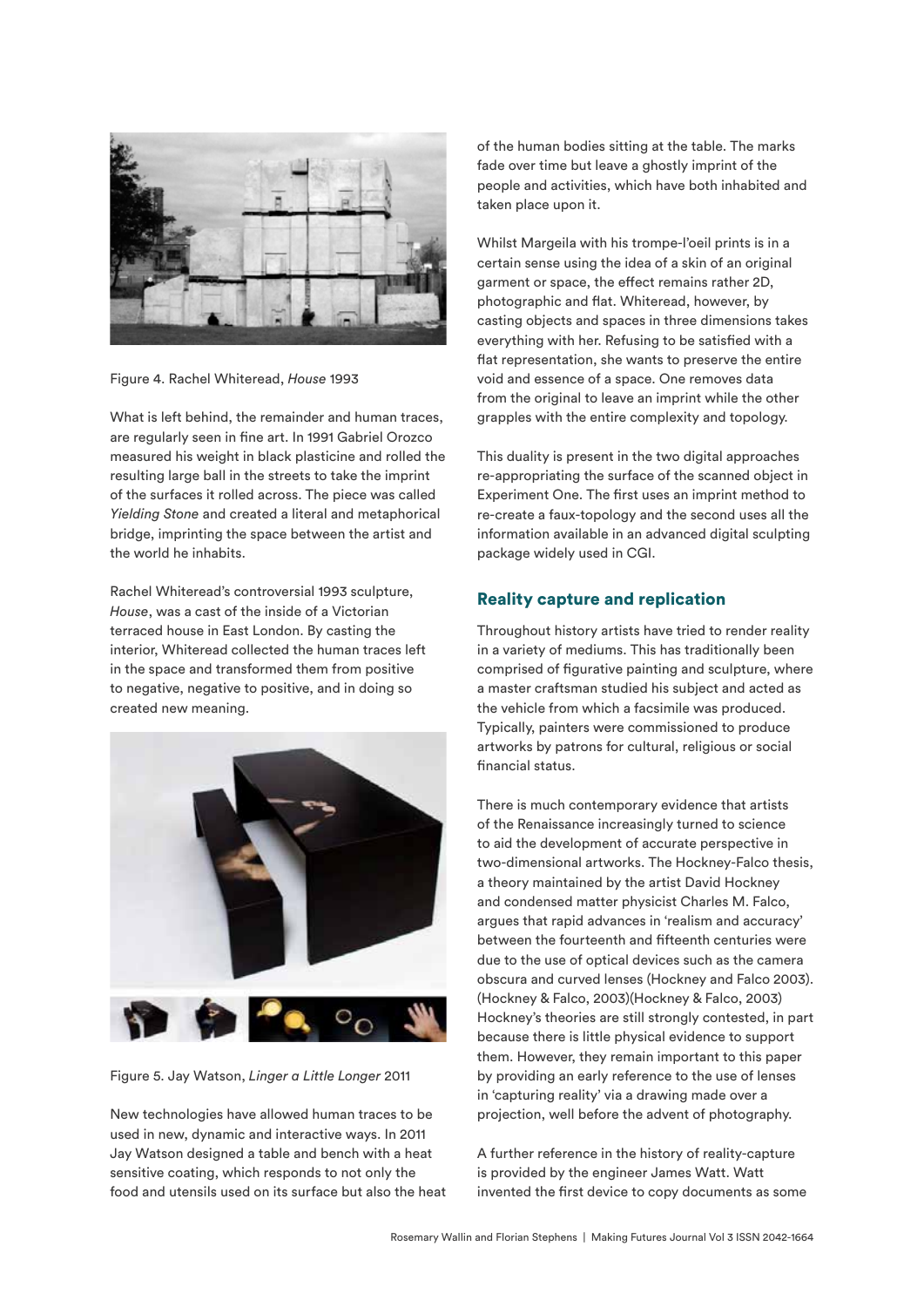intriguing 'sculpture duplicating machines' (Schils 2008). (Schils, 2008)(Schils, 2008)The machines where later perfected by Benjamin Cheverton, who adapted them to copy, enlarge or reduce sculptures accurately. The machine worked to a similar principle of the 2D pantograph – a device used for exactly copying drawn images or text. This copying machine bore similarities to the modern day CNC milling process, and the 3D pantograph approach is not dissimilar to Contact 3D scanners.

Current 3D scanning processes may now be maturing to allow for ease of use and increased accuracy. Both Autodesk and Maker-bot seem intent on reaching the goal of replication for a domestic end-user.

# The evolution of contemporary 3D scanning

Whilst scanning objects for the purposes of reverse engineering and digital replication has been commonly used in engineering and product design companies for decades, two contemporary examples show a level of detail and surface capture particularly relevant to this paper.

- *• Factum Arte* a group of artists and conservation specialists renown for cutting-edge use of digital technologies
- *• Shipping Galleries 3D Model* An extensive laser scan commissioned by the Science Museum London

#### Factum Arte

One of Factum Arte's core strengths is obsessive interest in the qualities that make things specifically what they are. (Lowe 2013)

Factum Arte are a digital conservation company who specialise in historical works of art. They use noncontact 3D laser scanning and digital photography to collect massive amounts of data on their subjects, which are then translated into 2D and 3D for 'the production of facsimiles as part of a coherent approach to preservation and dissemination' (Factum Arte 2013). (Factum Arte, 2013)Their work is at the forefront of technological processes used in conservation and fine art. Their approach begins to redefne the qualities that make up a surface patina and its importance when making an authentic reproduction.

Adam Lowe, Director of Factum Arte, states:

For me the key is that we are interested in surface. We are interested in the noise and peculiarities and details of a surface. But most three dimensional applications are interested in shape and sacrifce the subtle details of surface. (Lowe 2013)



#### Figure 6: Factum Arte

This rigorous attention to detail, viewing the surface as of equal importance to its overall shape and form, has opened up intriguing possibilities for future collection of physical reality data. In a sense, it might be suggested that these rich, full-colour, detailed scans are a form of '3D photography'. In the past the most accurate method of recording an object might have been achieved by taking a photograph and capturing the light in the scene. Now it is possible to capture large sets of three-dimensional and colour data simultaneously, providing a full virtual experience of a scene or object.

In its book *Mediating Matter – Returning the Digital to the Physical World*, Factum Arte Foundation states that it is:

dedicated to the development and use of non-contact high-resolution digital recording as part of a coherent approach to the preservation, dissemination and public exhibition of diverse types of cultural artifacts. (Factum Foundation 2012)

# The Science Museum, London – Shipping Galleries laser scan

In 2012 the decision was made to close the Shipping Galleries in the Science Museum London, in order to make way for new exhibits. The collection of maritime models and artifacts had been on display since 1963, and before the models entered storage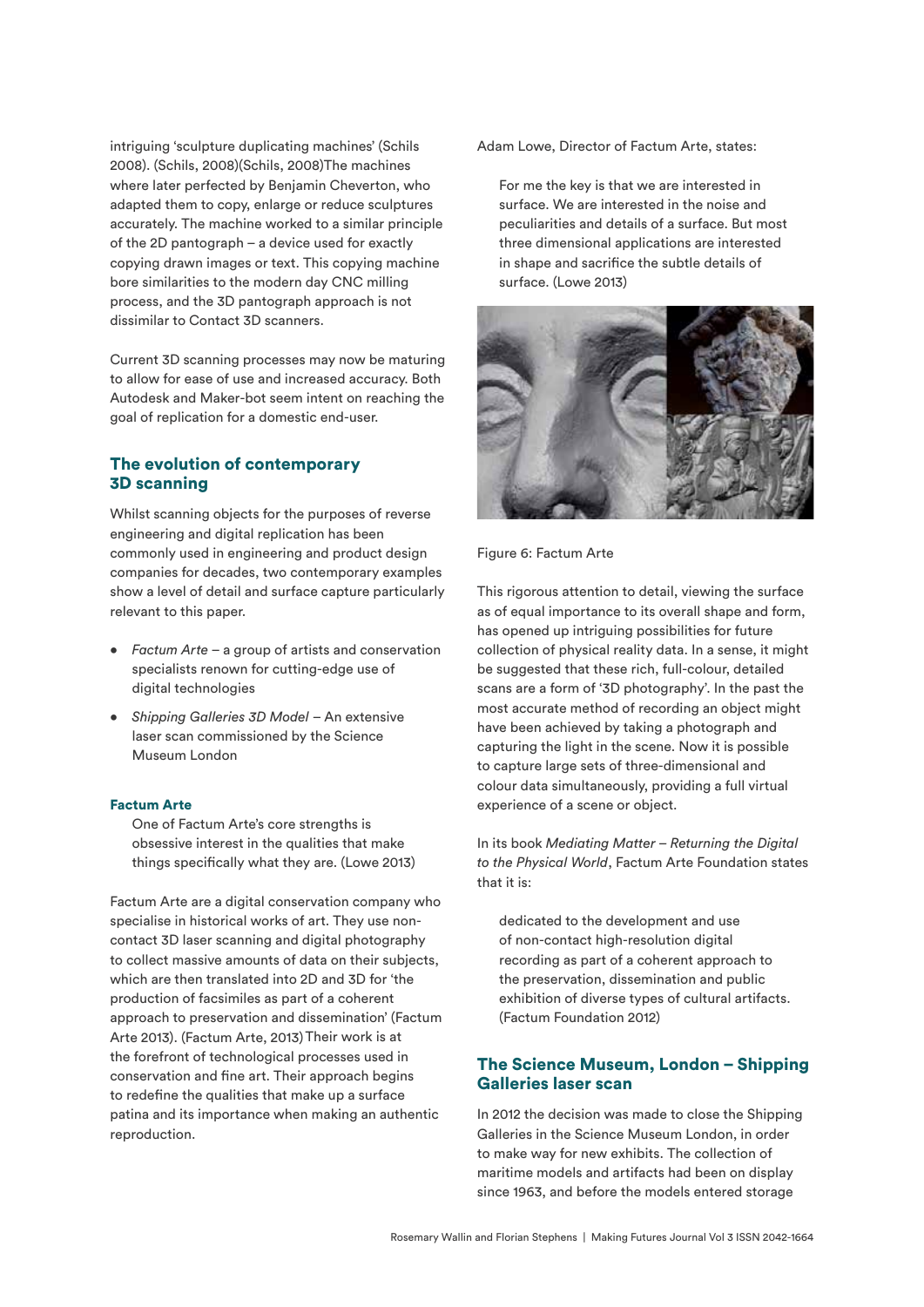the Science Museum made the decision to have the entire space laser scanned.The Shipping Galleries curator describes the reasoning and experience of scanning the space:

We wanted some way to preserve the old shipping galleries, and I was really excited when we got the chance to have the display laser scanned … now we can make a virtual model of the galleries, we can see them in an entirely new way. It's a unique permanent record of a unique and historic exhibition. It lets us fy through the galleries. (Roney 2013)

Watching the animated fy-through of the Shipping Galleries 3D model is an ethereal experience. The entire geography of the space is captured and at points the model is transparent, allowing for multiple levels to be seen. ScanLab, who carried out the scanning process in conjunction with University College London, captured 1800 objects from the display in high detail.



Figure 7. Shipping Galleries

The use of laser or photogrammetric processes to document artifacts and objects of historic importance is becoming a real alternative to more traditional routes such as photography or video. It is clear that these cutting edge techniques provide an unparalleled way of capturing the most authentic, non-physical 3D forms as well as the patina of surfaces. This is true particularly on large-scale projects, where taking physical moulds is impossible. For this paper the authors were interested in undertaking experiments using low cost alternatives and software that is easily accessible by those who have little 3D modelling, scanning and fabrication experience.

This paper presents two sets of three practice-based approaches to storing and transferring patina from an original object or space, utilising high resolution

scanning, photogrammetry, mobile applications and 3D print technologies. The objective is not merely accuracy but the evocation of the emotive data connecting the digital and physical realm.

# Experiment One – Object

**Undertaken by:** Rosemary Wallin

#### **Objectives**

The purpose of the experiment to was to capture and utilise patina from an existing object using 3D scanning technologies and computer-aided design (CAD) software packages. The investigation was multi-factoral, in attempting to look simultaneously at materiality in terms of aesthetic quality and sustainability, emotive value as well as transforming the use-value of the object.

The key objectives were:

- Harvest the emotive value of a family heirloom to encourage emotional durability
- Transform the value of an unsustainable material into a sustainable one
- Reconfigure a historic object to modern-day relevance
- Explore the boundaries surrounding the materiality of an object by connecting the digital and physical realm



Figure 8. The original crocodile skin suitcase

The object chosen was a small crocodile leather suitcase made in the late nineteenth century by North West Tannery Co Cawnpore (now Kanpur) with nickel-plated fttings and brown cotton lining. The case has value to a particular family, as the crocodile used in its production was shot by the great grandfather of the current generation. This connects the case to a particular time in history, a particular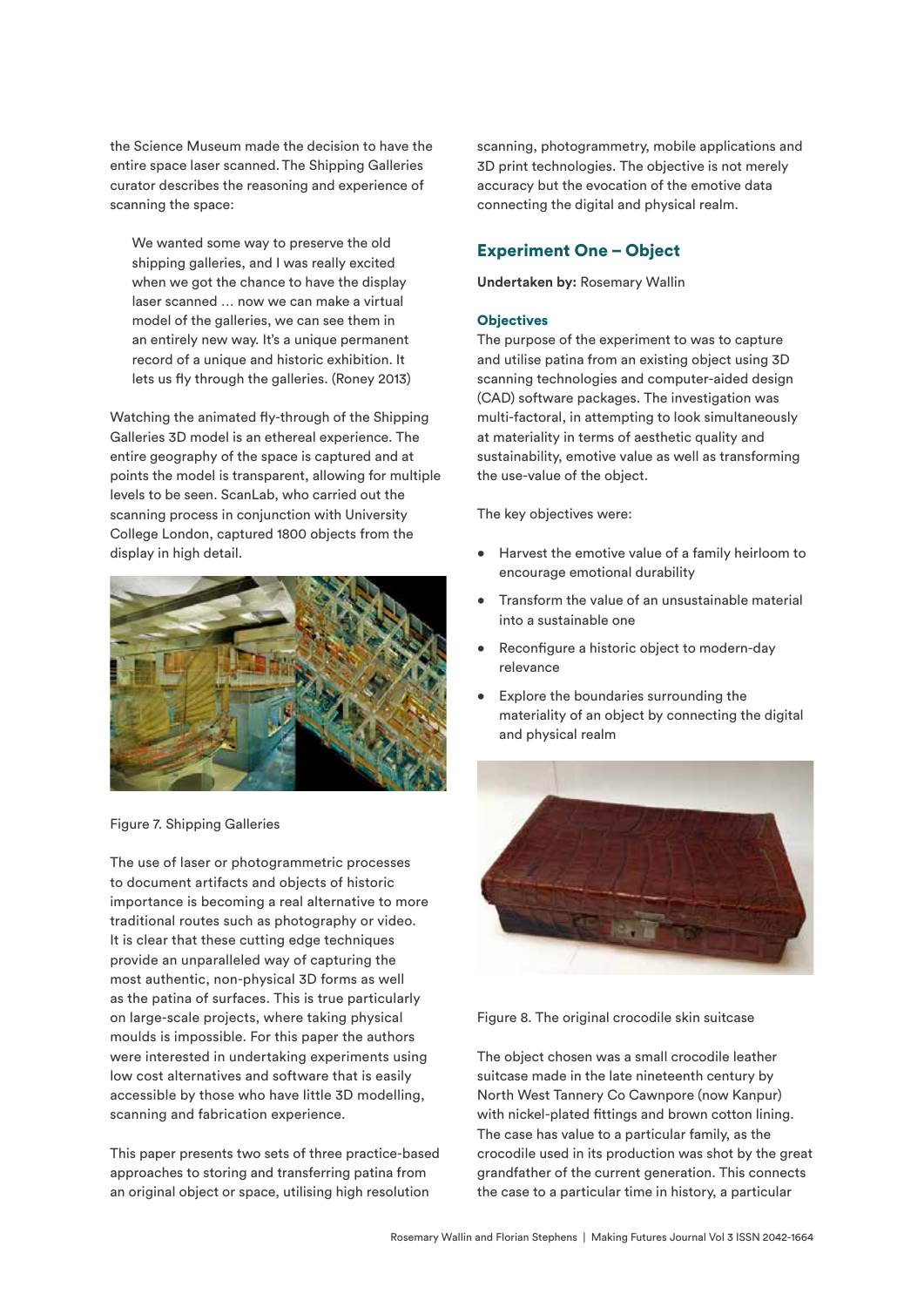person and a particular event. The case, however aesthetically appealing, has fallen into disuse, as it is small, heavy and unsuitable in a contemporary working context. It also represents – by current standards – an unappealing and unsustainable method of production.

Could the skin be harvested and re-used in a sustainable context, and could the narrative and emotive value held in the patina be retained (Alberge 2013) (Alberge, 2013) whilst simultaneously re-making the object into a useful, modern equivalent product?

# Creating a 'digital pelt'

Before the skin could be re-used, it frst had to be captured. This was done with a scan made using a nextengine scanner, which produced a high resolution PLY fle. The higher the resolution of the scan, the more surface detail information is retained. Then the case was unwrapped in 3D studio max by taking the 3D scanned data and using an unwrapping tool, which fattens it into a template. The digital skin or pelt is now data  $-4.5$ million polygons – that can be used in a number of ways. This unwrapping tool is commonly used in animation to make more believable surfaces for complex 3D objects where planear mapping would lead to distortion (i.e.:imagine wrapping paper over a complicated shape).



Figure 9. The unwrapped 2D case as a high-density model

## **Methods**

## Displacement mapping – 'the imprint method' *3D Studio Max*

The unwrapped case or 'digital pelt' was a huge file, and in 3D Studio Max very slow to manipulate, repeatedly crashing the computer. Whilst a 'digital pelt' had been created, it was unusable in a software which uses vertex and polygons (4.5 million is very high density). At this stage, another approach was attempted – that of displacement mapping. Here, a 2D image of the unwrapped case was created in Photoshop, which allows the software to convert the greyscale values to create a topology. This is not the same as the original topology of the patina, but it is visually similar. The new 'skin' can then be wrapped around another 3D object – in this case a CAD model of a laptop case (the modern-day equivalent, perhaps, of the small suitcase). The result has a skin-like efect and mimics the texture of the original case. The case has been converted from the original to a 3D scan, fattened into a 2D image and then reformed into a 3D object. When 3D printed, the loss of patina quality is evident, but an interesting new texture is created.



Figure 10. Displacement mapping the unwrapped case

# Digital sculpting

#### *ZBrush*

ZBrush is an alternative CAD software which is capable of using the high resolution scan and sculpting the mesh around a new 3D model without difficulty. The software was created to work with high density meshes (up to a billion polygons) and is used in CGI (computer-generated imagery), games, movies and sculpture. Zbrush is a popular tool in digital aesthetics but is not as accurate as other softwares in terms of measurement (e.g. Solid Works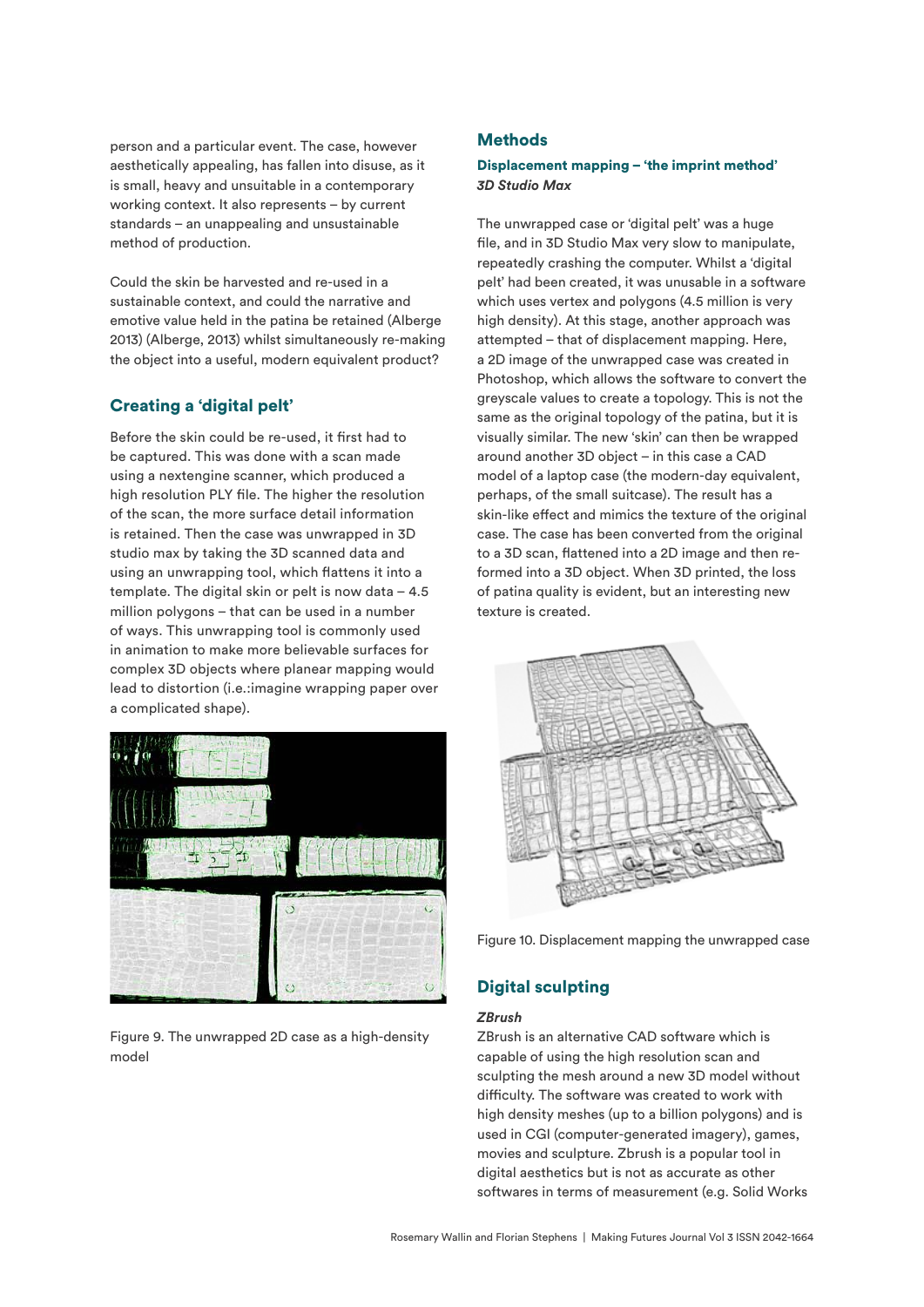–a solid modeller, used by engineers for its accuracy). Zbrush uses pixols rather than pixels, which are able to carry more information than simply the x and y position. They can contain light, colour, depth, material and orientation information in addition. The high resolution 3D scan of the case was imported into Zbrush and the bottom of the case cropped and removed as excess material.

The top of the case was placed over the 3D model and the laptop case was projected on top of the skin in order to acquire the same volume and topology. Twelve million polygons were active during the sculpting process, and the skin took the new form in a manner similar to the leather lasting process used in the manufacture of shoes. As the object or 'digital pelt' remains 3D from the scanning to the sculpting, there is little or no degradation of patina quality. A 3D printout of the case demonstrates the more accurate rendering of the patina quality on the new form.



Figure 11. 3D printed model of the Zbrush sculpted case

#### Traditional casting process

#### Lost wax and silicon moulding

To contrast with the digital processes, a traditional process was employed to achieve the same result. Used in the production of sculpture and jewellery, lost-wax casting is an ancient process, versions of which can be traced back 5,000 years. In a sculpture foundry, a silicon mould was made of the original, enabling a wax to be made. This was surrounded by freproof material and the mould heated so that the wax is 'lost', leaving a cavity in its place. To harvest the skin of the crocodile case a silicon mould was made of the surface, and a series of wax 'skins' were made from this. These are the most accurate copies of the patina, as even the highest resolution scanning results in some loss of information. The wax 'skins' can now be heated and moulded to a new form and an aluminium press mould can be made.



Figure 12. A wax 'skin' being taken from the mould

#### Transforming use and material

Using the silicon mould and the potential of the aluminium press mould, experimentation can be undertaken creating the patina surface onto alternative materials. Biopolymer experiments yielded promising results, with the surface of the original case successfully transposed onto a new useable product form in a new sustainable material.



Figure 13. The re-formed case in sustainable materials

#### Findings and conclusions

## Displacement mapping – 'the imprint method' – 3D Studio Max

Displacement mapping provides a quick and simple method for using patina on a new surface. It can be applied to an infinite variety of forms and does not require a 3D scan but can be realised from a 2D source (such as a photograph). However, there is a loss of quality and detail, as well as a uniformity across the surface which might not exist on the real object as it is essentially a re-creation of the surface rather than a direct scan of it.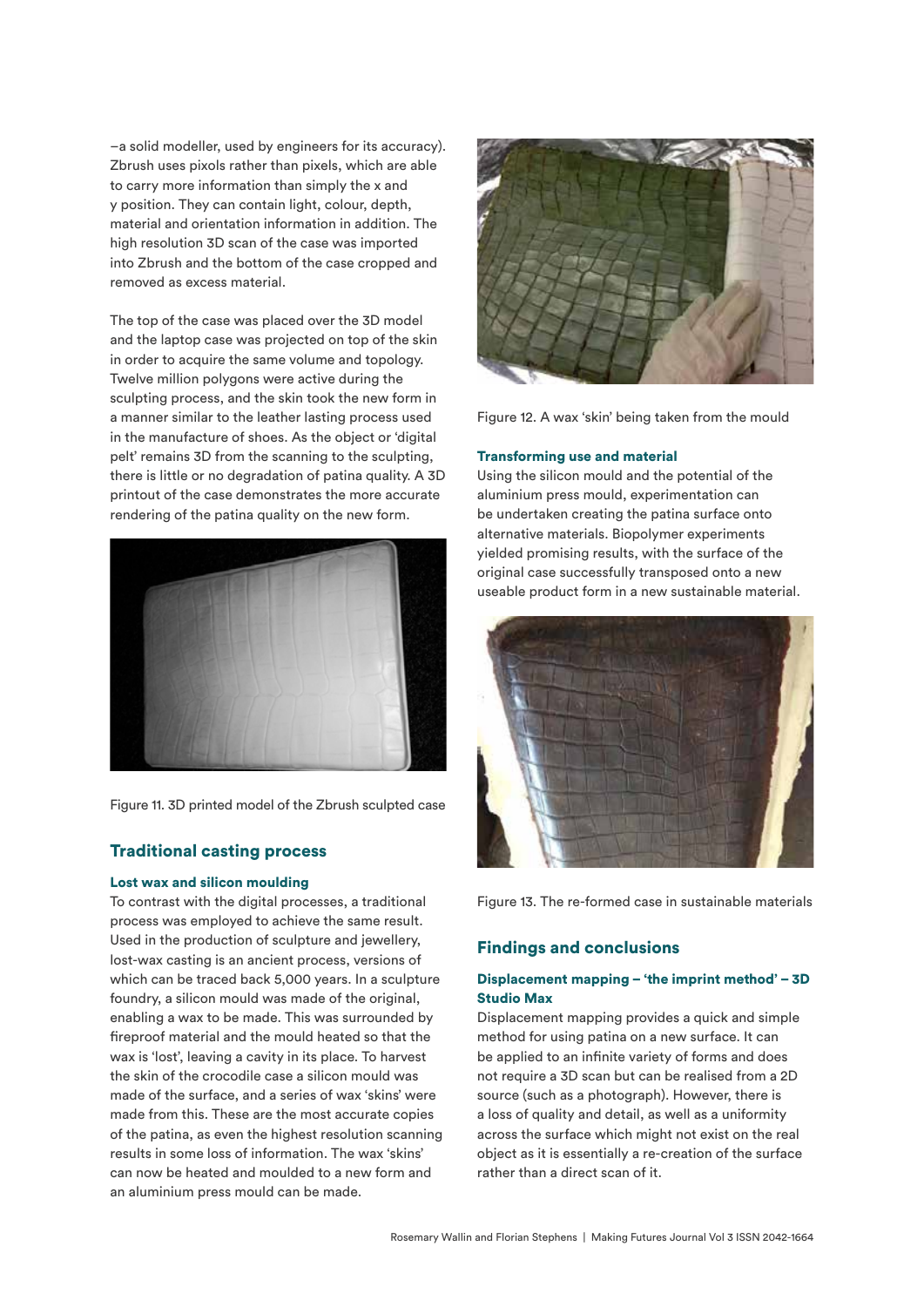#### Digital sculpting – ZBrush

This provides a much more detailed solution and retains the patina surface in a more direct way (the surface is never fattened into 2D but retains all the data from the scan). However, the sculpting process is more time consuming and, as the software is more specialised, greater expertise is required to achieve a satisfactory result. Despite the learning curve with such complex software, the advantages are immense, as the data can be used and manipulated without limitation. The potential for a 'digital pelt' to be fully exploited into other product possibilities is very exciting.

#### Traditional casting process

The lost wax method uses silicon moulding to take the detail of the patina or the form of the object, or both. Whilst this method provided the most accurate method of harvesting the information (superior to the scanned data) it was also very time consuming, employed multiple processes and was not fully interactive like the digital process. Once each wax skin had been used, it was necessary to create another, as each could only be used once. There was, however, partly as result of the time involved, and partly due to the nature of the material, a more direct intimacy between the material and the maker, which is undoubtedly lost between the computer screen and the software user. It is arguable whether this intimacy translates to the final object, but the tacit knowledge involved in the physical act of moulding the wax skins is certainly replicated in the skill of the software user in the digital process.

# Applications – Future luxury

This experiment was concerned with the value of a luxury item and whether it was possible to take an existing object and harvest the narrative and emotive value whilst transforming some of those values no longer relevant in a sustainable context. The technology is certainly available to do this in the form of scanning, sculpting and 3D printing processes, as well as in material advances. However, beyond these answers, the research throws up some further areas to be explored:

• Could future consumers either gather data themselves, or use existing data in the form of objects of signifcance related to a person or an event (or both) as a starting point for creating bespoke goods, with a high degree of emotional attachment?

- Will consumers become active participants in the creation of their own luxury goods?
- Might luxury brands become service providers, providing the means to produce rather than being the producers?
- Could the reclamation of patina provide a system of value for future luxury, designed for intergenerational use, rather than obsolescence?

## Experiment Two – Space

**Undertaken by:** Florian Stephens

#### **Objectives**

The purpose of the experiment was to investigate the use of 3D scanning technologies to capture densely patinated surfaces and spaces. The intention was to build upon and complement existing 3D animation practice and research by focusing on a number of key objectives – listed below:

- To democratise the process via inexpensive and readily available scanning technology
- To increase the authenticity and emotive potential of digitally-reproduced environments
- To potentially offer a faster, more accurate and efficient workflow to existing 3D animation practices

#### **Methods**

In order to undertake the experiment a suitable subject was needed. It was decided that an interior space was needed, in contrast to experiment one, which was object focused. A richly patinated space was sought and selected for irregular form and surfaces. The resulting space chosen was a room in a seventeenth-century Cumbrian farmhouse. The test was to recreate the interior using three 3D modelling and reality capture methods.



Figure 14. Space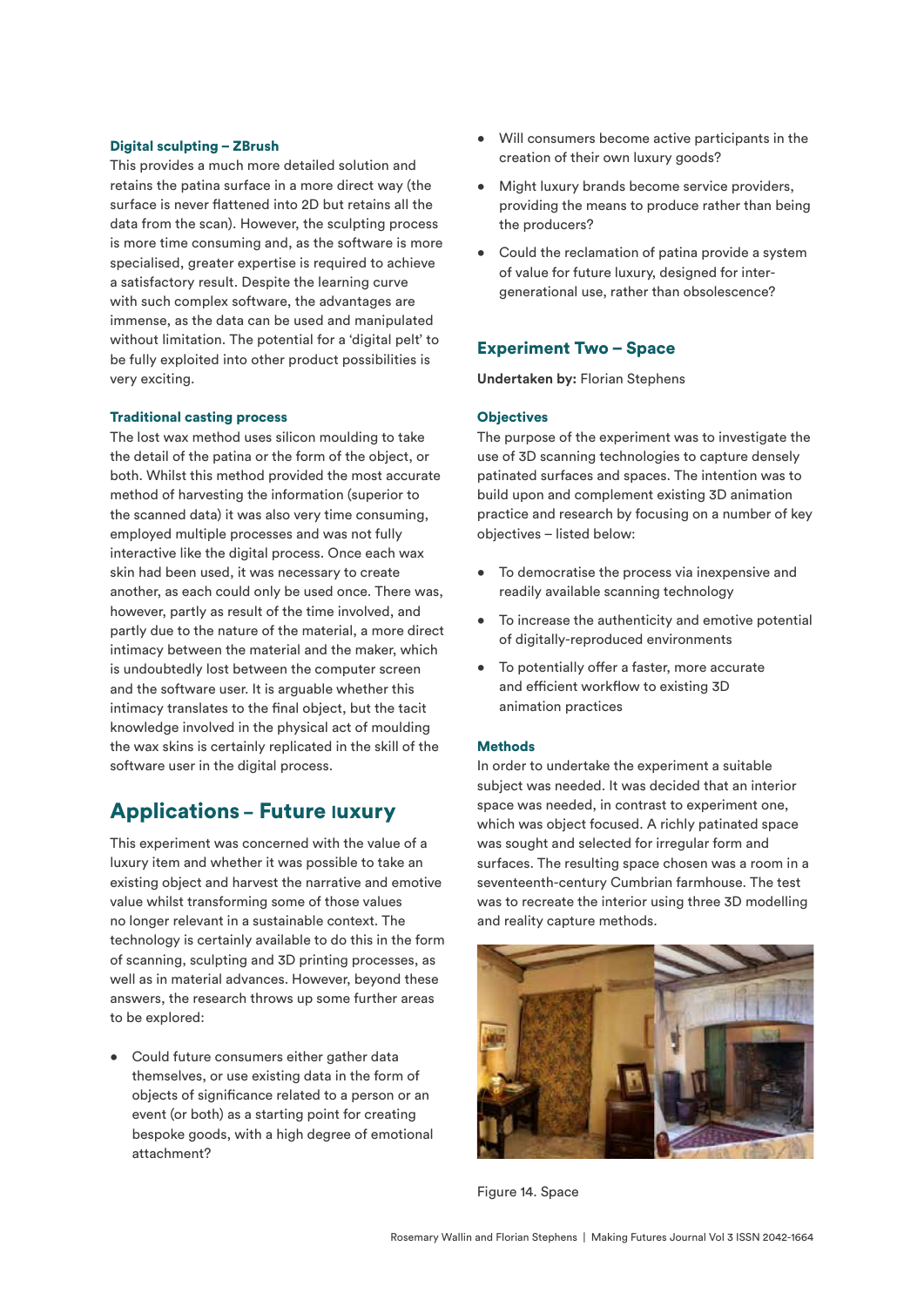## 3D modelling – Industry standard workfow with 3DS Max

A section of the space was recreated in 3DS Max. This was modelled by eye with measurements and photographic reference (the photographs were also used to recreate the texture). The process of modelling all the objects in the scene took approximately five hours to complete; 3D rendering was another two hours.

## Photogrammetry – using Autodesk Catch 123D iPhone application and desktop software

Photographs were taken 'freehand' and uploaded to the Autodesk cloud systems to create 3D models using the principle of photogrammetry – which is the practice of determining the geometric properties of objects from photographic images. The model was available to download several hours later.

## Handheld Laser Scan–- Microsoft Kinect Sensor and Skanect capture software

The Microsoft Kinect is a sensor accessory for the Microsoft Xbox, whereby a player can interact with games via body movements. Increasingly, Kinect is used by developers to create inexpensive 3D laser scanning solutions. Therefore, for the third method, a Kinect was used in conjunction with 'Skanect' – a reality capture software.

# Findings and conclusions

#### Traditional 3D modelling

Using software such as 3DS Max to produce architectural space is an accepted workflow, used regularly in the 3D animation industry. Other benefits include-the user's ability to model any form. 3D models are efficient to work with and can be modified to client needs. Whilst the workflow can be fast, the software is complex and an experienced artist is required to operate it. It can also be inaccurate – both visually and spatially. The patina needs to be recreated – indeed all the qualities discussed in this paper that make up surface patina must be painstakingly analysed and reproduced by hand with the addition of Adobe Photoshop.



Figure 15. 3D modelling

#### Photogrammetry

The Autodesk 123D Catch software suite requires minimal technical experience to operate. The iPhone application consists of a two-step operation – the user photographs the subject from all angles and, after review, the images are uploaded to the Autodesk Cloud server for processing. When the models are ready they are viewed in software and exported to alternative fle formats and uses. This method showed some initial promise, especially with individual objects – accuracy of geometry and patina captured was extremely good on an object basis. However, larger spaces and the subject interior were much more problematic – whilst some areas were accurately captured, many others had missing sections and distortion, and an efficient workflow eluded the experiment.





Figure 16. Photogrammetry – Space

#### Laser scan

From its frst use it was clear that the Microsoft Kinect–Skanect setup was going to provide the most accurate and efficient 3D scanning workflow. The Kinect was by far the most immediate and easy to use method; both 3D modelling and photogrammetry methods did not provide particularly fast results. In comparison, the Kinect could be swept across a surface, which would materialise in the software as a fully textured 3D model almost immediately,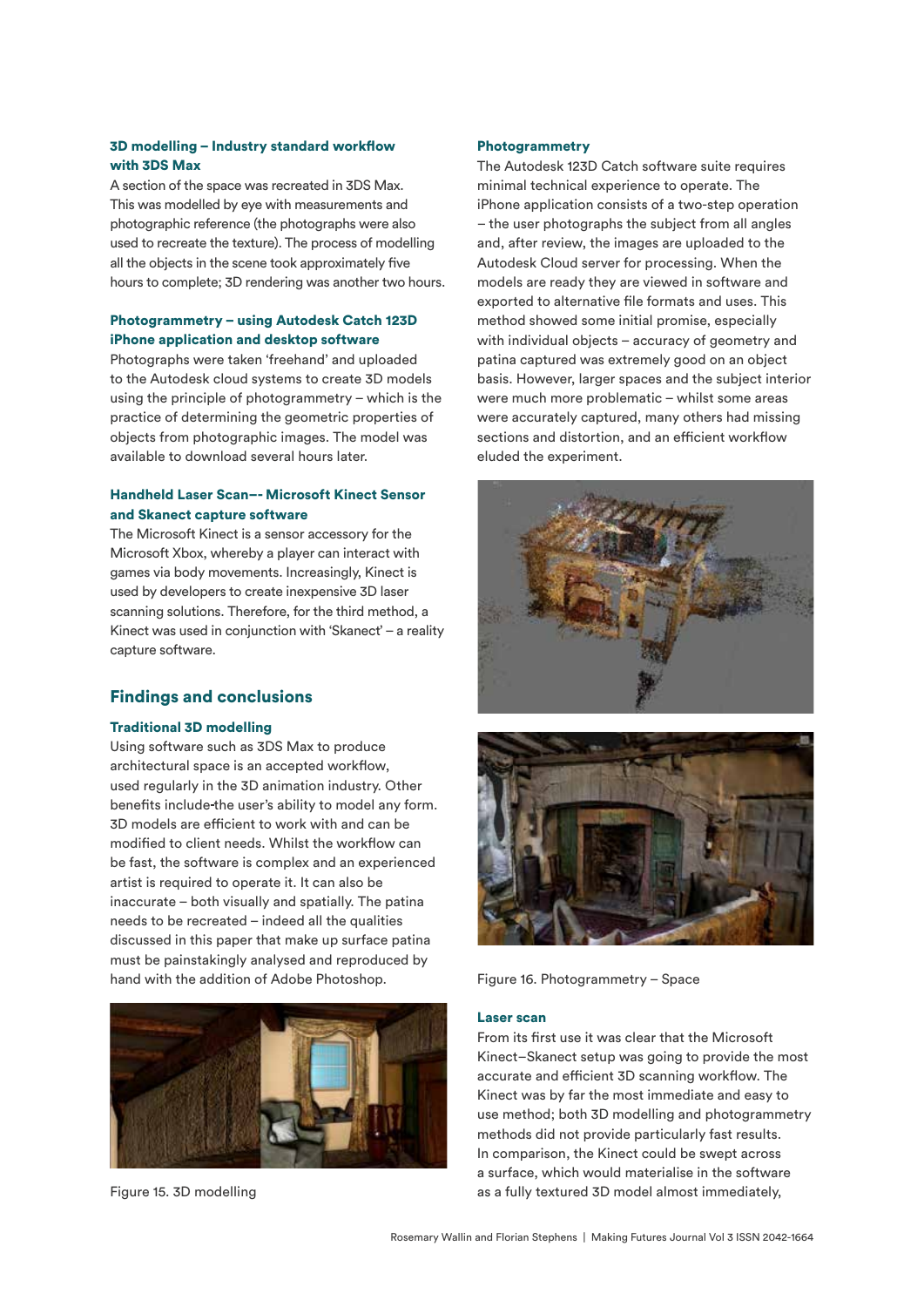although the room needed to be captured in sections and pieced together at a later stage. The method provided accurate spatial capture – although low resolution in parts, in general the patina was authentically replicated. With this procedure the emotive qualities of patina seemed to come through the scanning process and were somehow held digitally in the final artefact. Nevertheless, there were inherent drawbacks to this method; it produced heavy 3D models with large files, which would hinder potential digital applications. This is due to the difficulty in manipulating massive amounts of 3D data for animation and games purposes. Unlike the 3D modelling approach, the files were inefficient.





Figure 17. Kinect laser scan – Space

# Applications – Future visualisation

The experiment was in essence a comparison of three forms of digital making, with a focus on 'reality capture technologies'. The following questions were raised by the research:

• Could scanned data provide an alternative to traditional forms of 3D modelling, photography and flm as a way of documenting a space or environment?

- Will the process provide new ways of capturing essence, memory and place?
- Could this research allow for a re-evaluation of what a surface is in a digital context?
- Does this research offer new pathways for 3D content generation in video games, flm and virtual spaces?

## **Conclusion**

This paper has uncovered a number of potential areas for development of practice-based digital making and its relationship to traditional craft. It is clear that digital patina is more than just a virtual reproduction of its physical cousin; it is a site of emotive, poetic and narrative quality. This was especially true in the object experiment, where scanned data was reformed into a new artifact, whilst retaining the history and character of the original surface. The surface is the meeting point where digital and physical worlds converge and patina is the rich, accrued narrative and emotive value housed within its topology.

With current technology we can scan an object and replicate its form, but the pursuit of the qualities that make up patina are key to investigations about the meaning of authenticity in a digital environment. Fast developing scanning technologies and 3D sculpting applications such as Zbrush have prompted an intense interest in digital authenticity. This can also be seen in headlining projects such as the Van Gogh Museum's commercial replication of a number of paintings using an advanced 3D printing technology by Fujiflm. The replica Van Goghs are claimed to be indistinguishable from the originals. These duplicates are called 'relievos', super-accurate reproductions, even extending to the frame and the back of the painting. Every relievo is numbered and approved by a museum curator (Alberge 2013). (Alberge, 2013) Where, exactly, is the value housed in this perfect replica when situated next to the original handmade work of art?

When we persist in trying to substitute virtual experiences for embodied ones, we end up with the worst of both worlds. Digitisation speeds the fow of data, but impoverishes our lived experience. (Thakara 2006) (Thakara, 2006)

Is it really the case that the digital world must impoverish our lived experience? Is it not possible that with considered design strategy a complex conversation between the two might allow